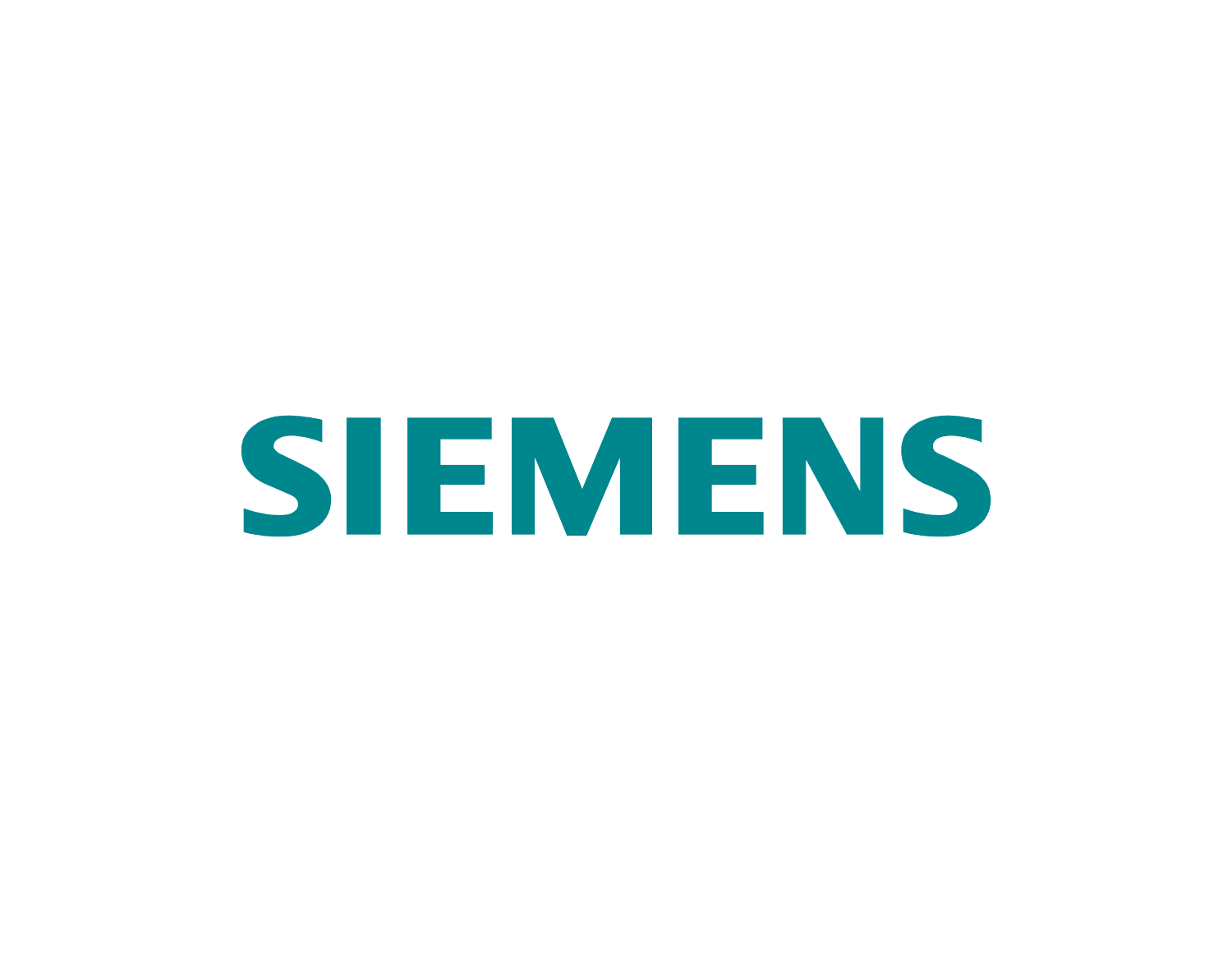

## **Annual Shareholders' Meeting of Siemens AG**

Report by President and CEO Dr. Klaus Kleinfeld Munic h, January 25, 2007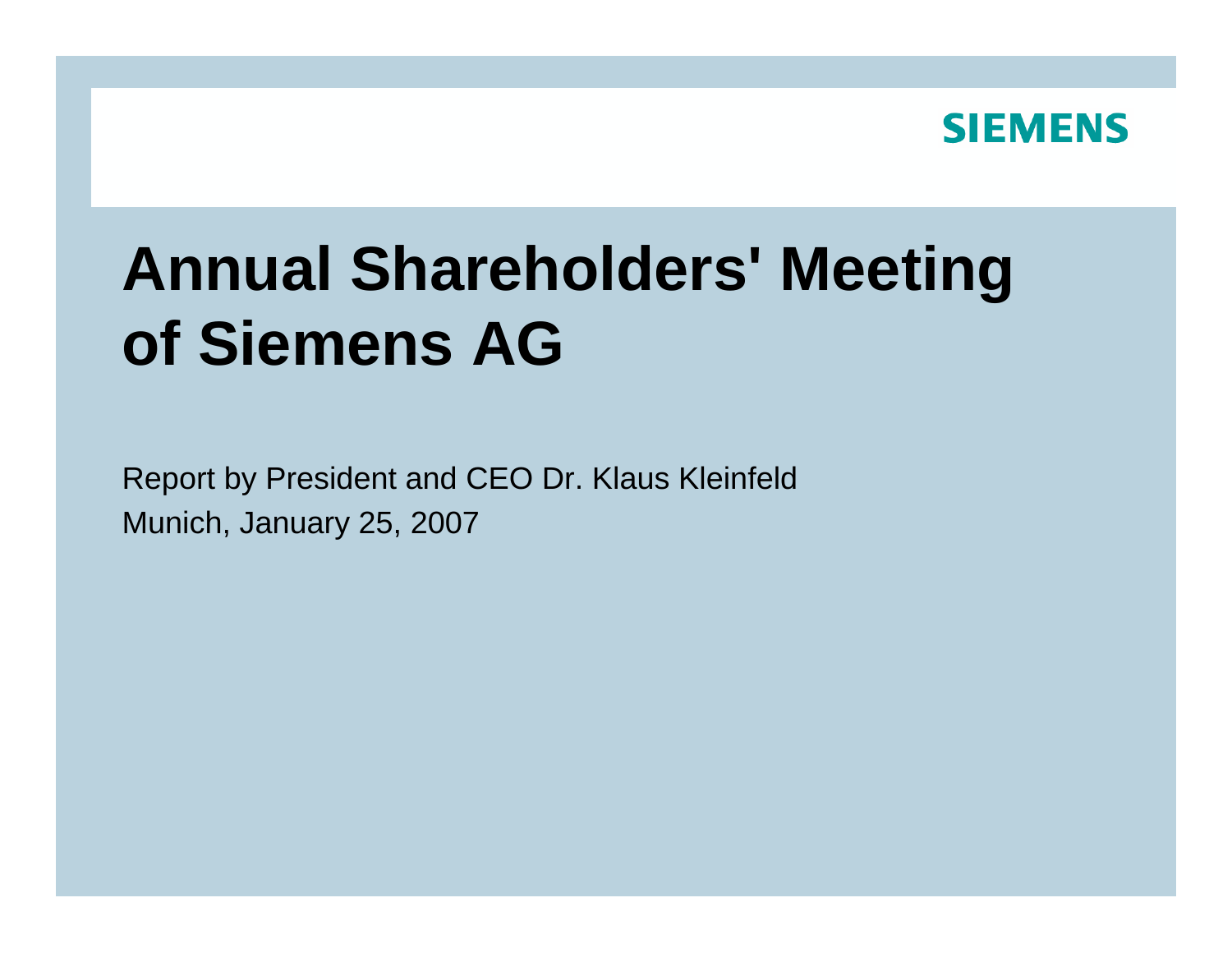#### **Robust growth in new orders and sales**

| <b>In millions of euros</b>                  | <b>U.S. GAAP</b><br><b>FY 2006</b> | Λ<br>$(FY 05 - 06)$ |
|----------------------------------------------|------------------------------------|---------------------|
| <b>New orders</b><br>(continuing operations) | 96,259                             | $+15%$              |
| <b>Sales</b><br>(continuing operations)      | 87,325                             | $+16%$              |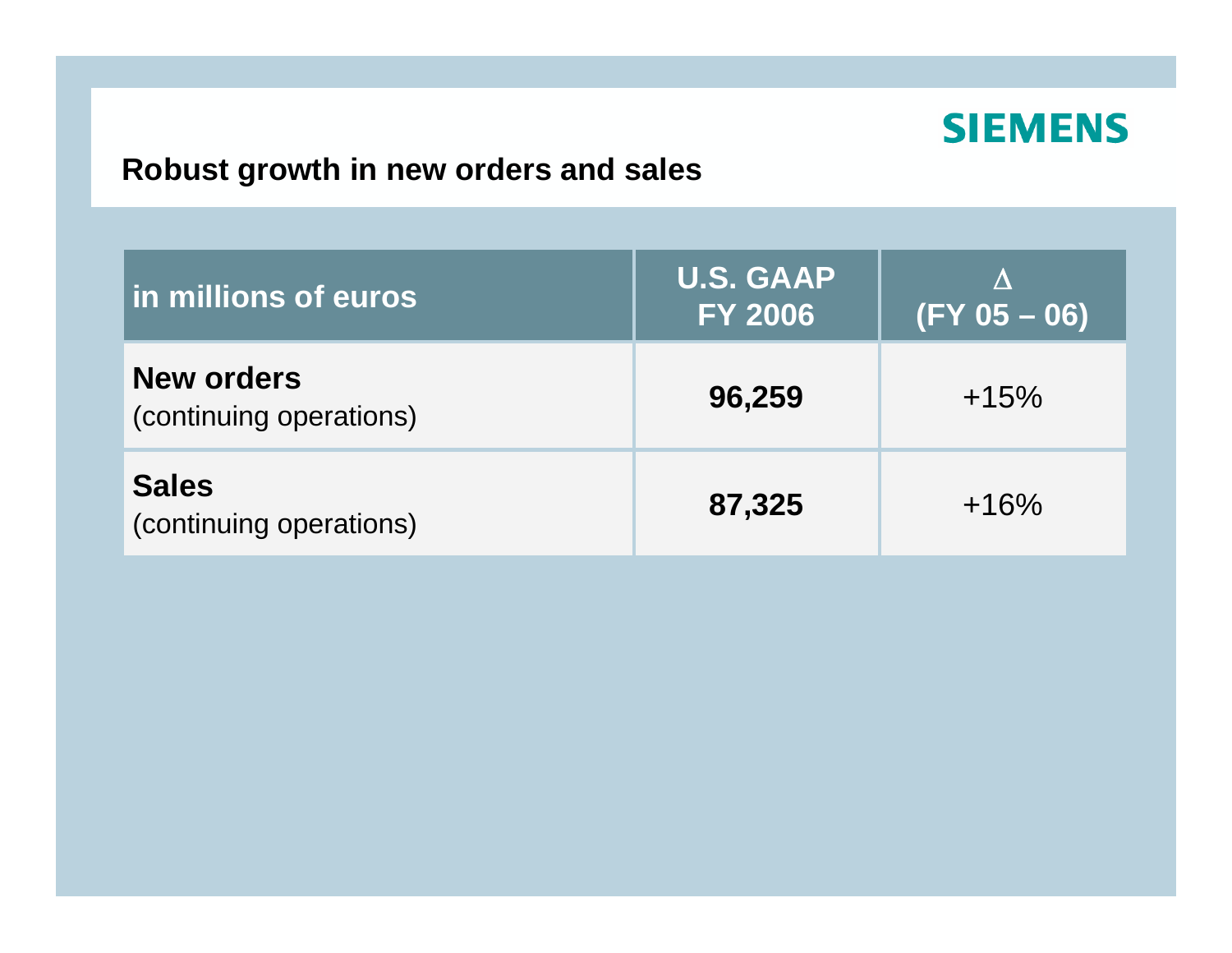

#### **Group profit from Operations substantially improved**

| in millions of euros                                              | <b>U.S. GAAP</b><br><b>FY 2006</b> | <b>U.S. GAAP</b><br><b>FY 2005</b> |
|-------------------------------------------------------------------|------------------------------------|------------------------------------|
| <b>Group profit</b><br>from Operations<br>(continuing operations) | 5,256                              | 4,687                              |
| <b>Net income</b><br>(continuing operations)                      | 3,087                              | 3,058                              |
| <b>Net income</b>                                                 | 3,033                              | 2,248                              |
| <b>Earnings per share, in euros</b><br>(continuing operations)    | 3.47                               | 3.43                               |
| <b>Dividend, in euros</b><br>(proposed)                           | 1.45                               | 1.35                               |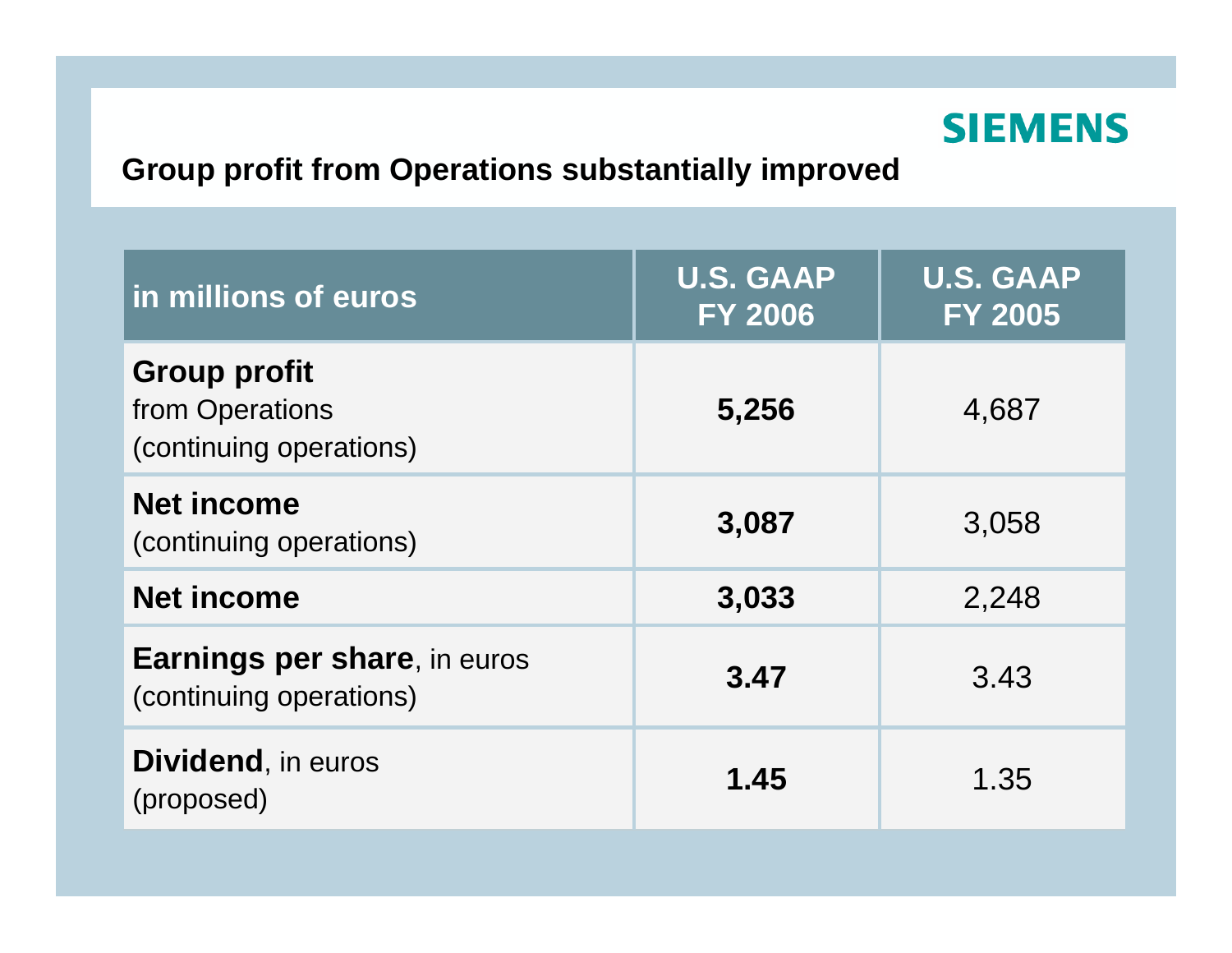#### **Dynamic growth – Well above 2x world GDP**

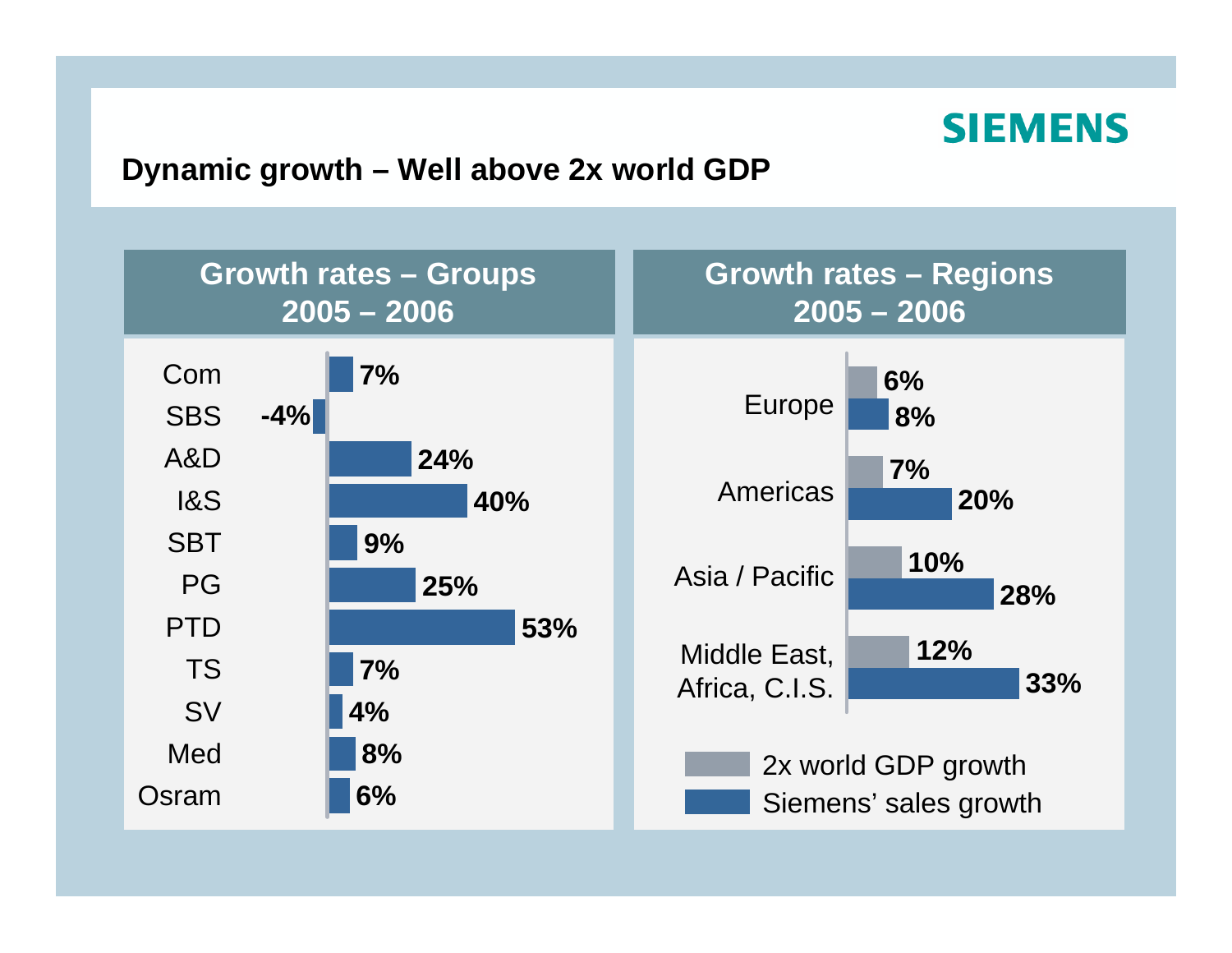#### **Strong rise in Group profit from Operations**

| in millions of euros                                               | <b>IFRS</b><br>Q1 2007 | $(Q1/06 - Q1/07)$ |
|--------------------------------------------------------------------|------------------------|-------------------|
| <b>New orders</b><br>(continuing operations)                       | 24.582                 | $+4\%$            |
| <b>Sales</b><br>(continuing operations)                            | 19.068                 | $+6\%$            |
| <b>Group profit</b><br>from Operations,<br>(continuing operations) | 1.631                  | $+51%$            |
| <b>Net income</b><br>(continuing operations)                       | 714                    | $+18%$            |
| <b>Net income</b>                                                  | 788                    | $-16%$            |
| <b>Net cash</b><br>(continuing operations)                         | -1.160                 | $-436$            |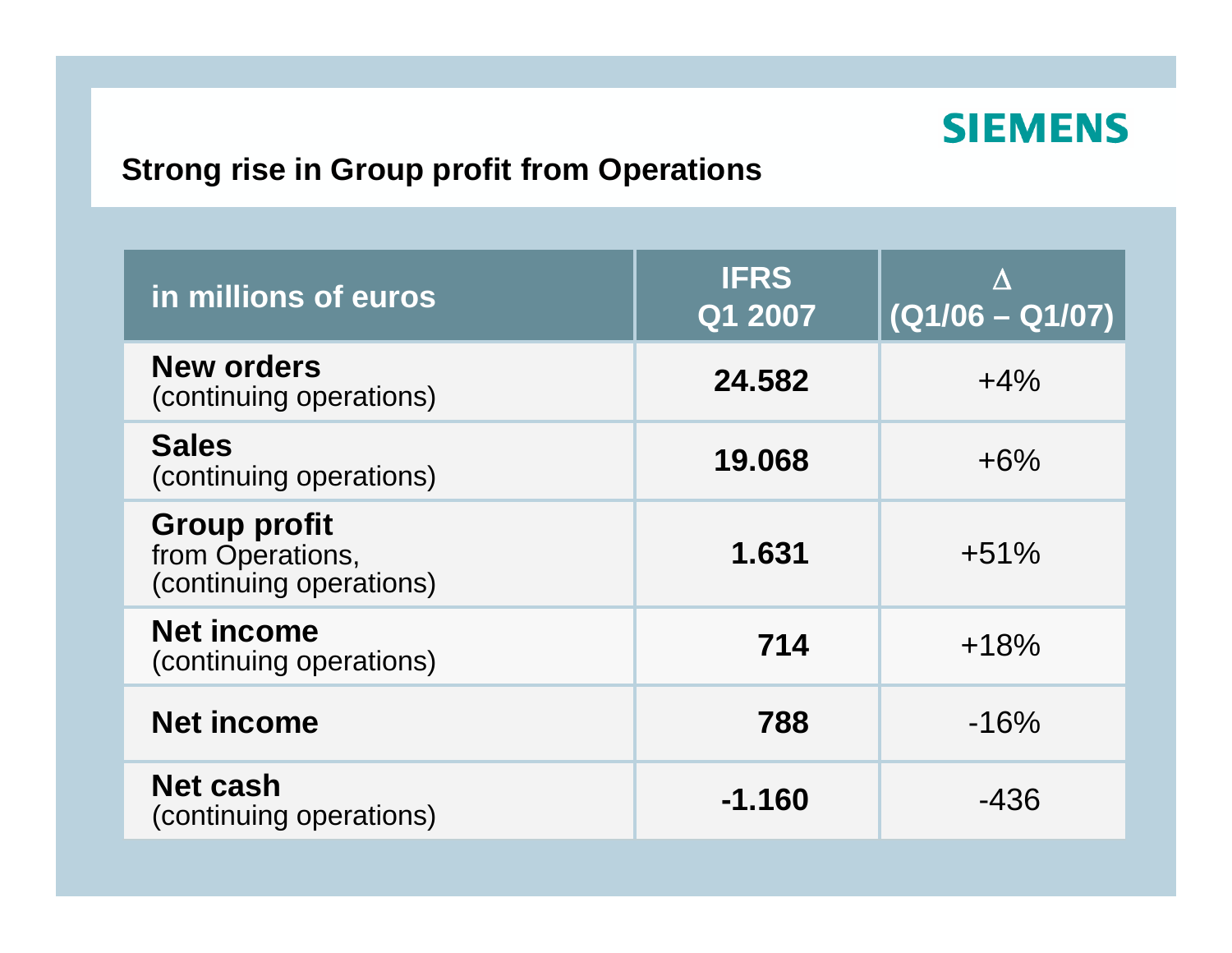

#### **All Groups on track**

| <b>Groups</b>  | <b>Profit margin</b><br><b>Q1 2007 IFRS</b> | <b>Target margin</b> | <b>Status</b> |
|----------------|---------------------------------------------|----------------------|---------------|
| <b>SBS</b>     | 2,0%                                        | $5 - 6%$             |               |
| A&D            | 13,3%                                       | $11 - 13%$           |               |
| <b>1&amp;S</b> | 4,3%                                        | $4 - 6%$             |               |
| <b>SBT</b>     | 5,9%                                        | $7 - 9%$             |               |
| <b>PG</b>      | 6,2%                                        | 10-13%               |               |
| <b>PTD</b>     | 7,5%                                        | $5 - 7%$             |               |
| <b>TS</b>      | 4,4%                                        | $5 - 7%$             |               |
| <b>SV</b>      | 6,0%                                        | $5 - 6%$             |               |
| <b>Med</b>     | 14,5%                                       | $11 - 13%$           |               |
| <b>Osram</b>   | 10,5%                                       | $10 - 11%$           |               |
| SFS*           | 31,9%                                       | 18-22%               |               |

**\* Return on equity**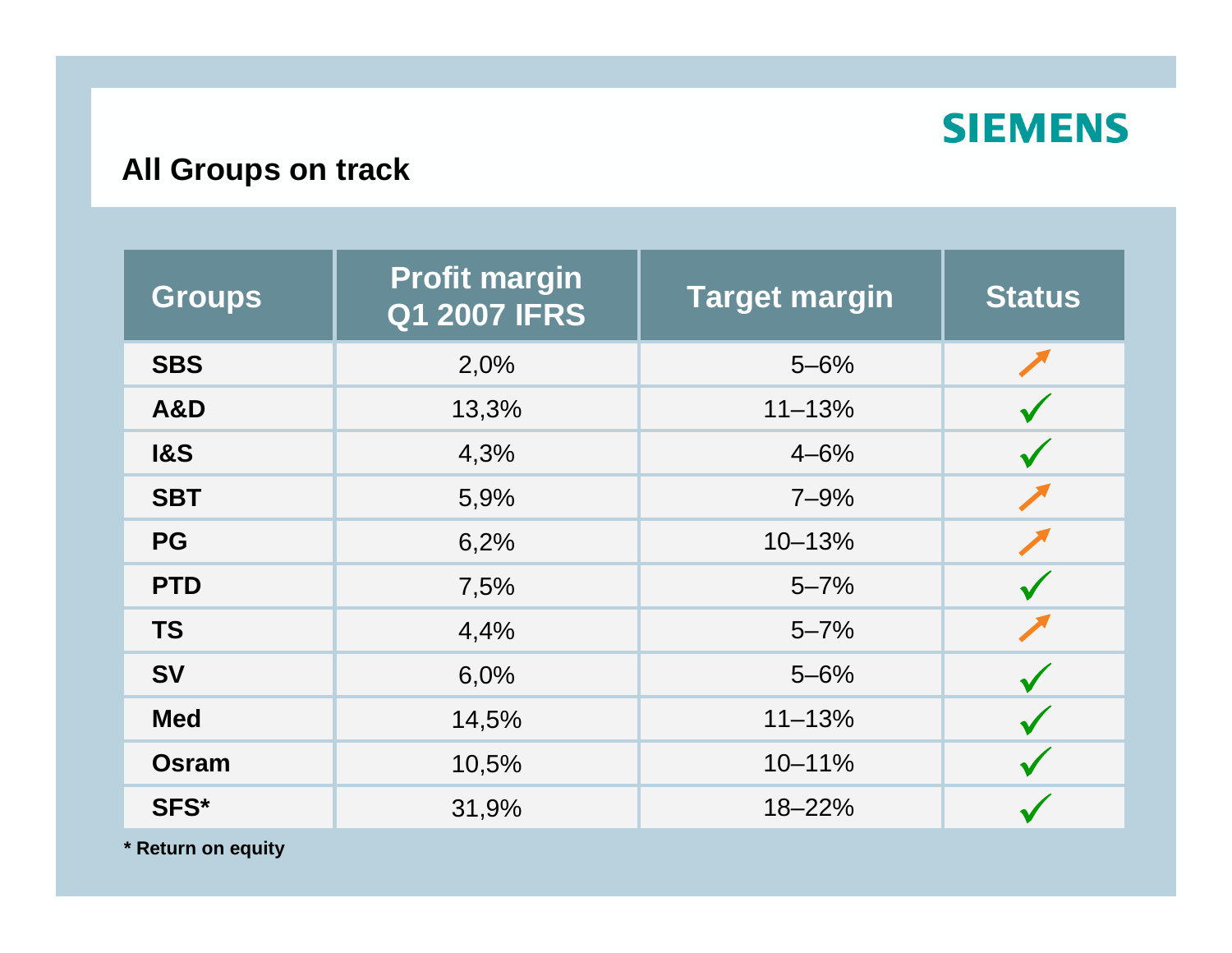#### **Fit***4***More positive – On track to meet 2007 goals**

| Fit4More - Profit & Growth Program                                                                                                                                                        |                                                                                                                                                                    |  |                                                                                                                                                                    |                                                                                                                                                             |
|-------------------------------------------------------------------------------------------------------------------------------------------------------------------------------------------|--------------------------------------------------------------------------------------------------------------------------------------------------------------------|--|--------------------------------------------------------------------------------------------------------------------------------------------------------------------|-------------------------------------------------------------------------------------------------------------------------------------------------------------|
| <b>Performance</b><br>and Portfolio                                                                                                                                                       | <b>Operational</b><br><b>Excellence</b>                                                                                                                            |  | <b>People</b><br><b>Excellence</b>                                                                                                                                 | Corporate<br><b>Responsibility</b>                                                                                                                          |
| Solve Mobile<br><b>Devices</b><br><b>Finalize strategic</b><br>reorientation of I&C<br>(Com, SBS)<br><b>Strategic</b><br>reorientation<br>of L&A<br>Reach target margins<br>at all Groups | <b>Execute Siemens</b><br>Management<br><b>System (powered</b><br>by $top+$ ) with<br>focus on:<br>• Innovation<br>■ Customer Focus<br>■ Global<br>Competitiveness |  | Achieve high-<br>performance culture<br><b>Establish Leadership</b><br><b>Excellence Program</b><br>Increase global talent<br>pool<br>Strengthen expert<br>careers | Achieve best-in-<br>class in:<br>■ Corporate<br>Governance<br>$\blacksquare$ Business<br><b>Practices</b><br>■ Sustainability<br>■ Corporate<br>Citizenship |
| Build portfolio for 2x<br>world GDP growth                                                                                                                                                |                                                                                                                                                                    |  | <b>Execution by April 2007!</b>                                                                                                                                    |                                                                                                                                                             |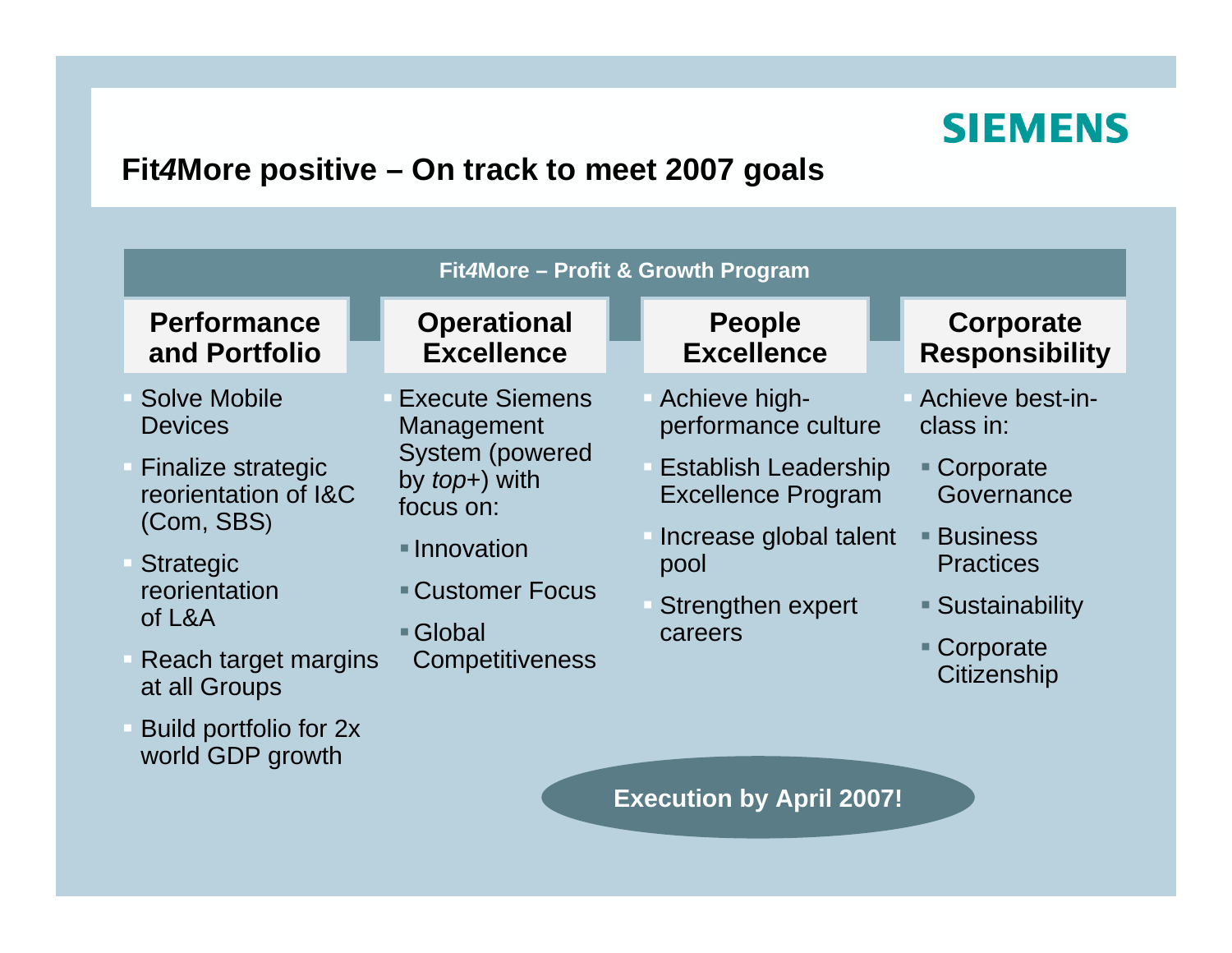#### **With Nokia Siemens Networks –Among the leaders in the telecom industry**

#### **SIEMENS**



**\* Figures comparable on 2005 basis, in billions of euros**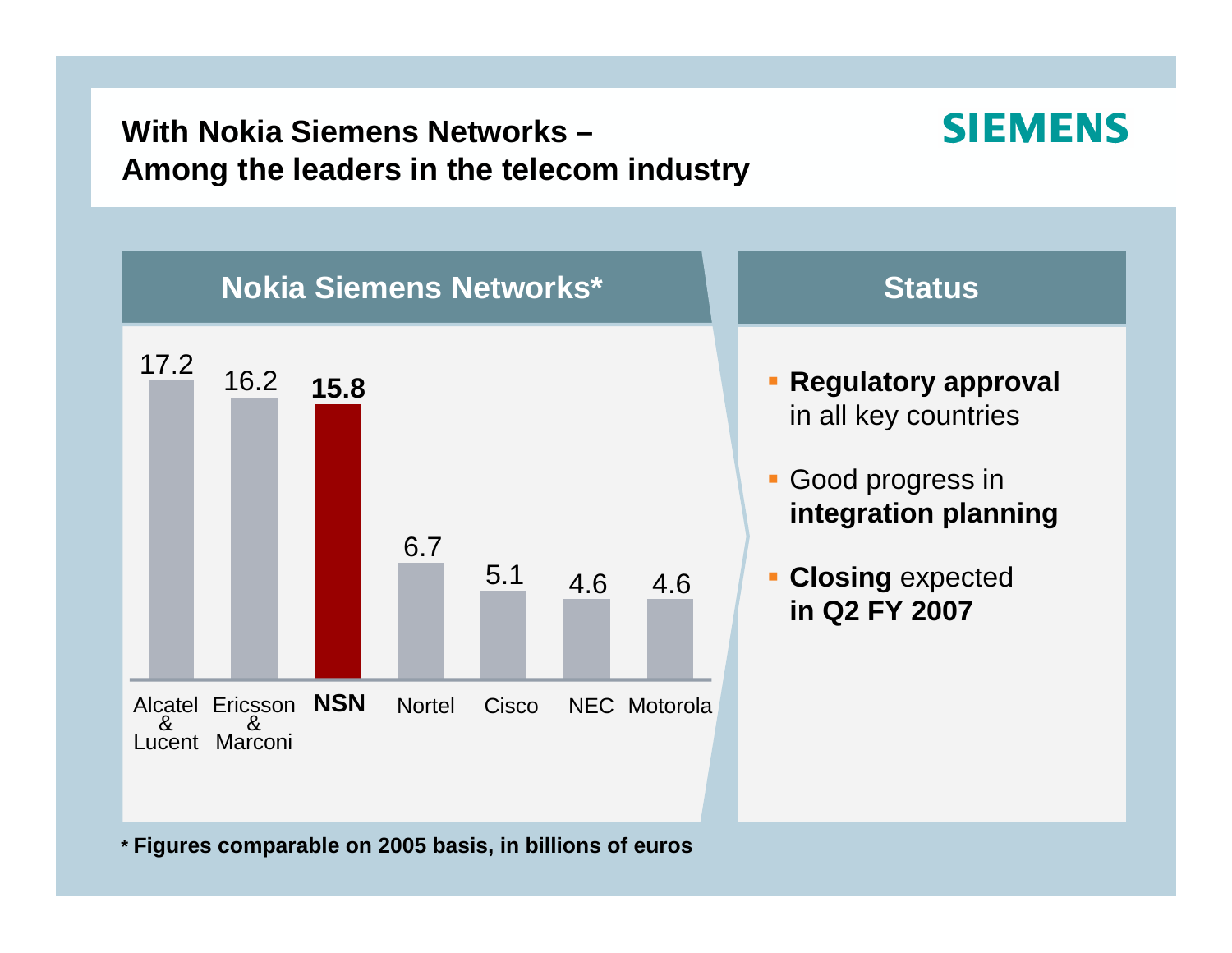#### **SIEMENS Siemens IT Solutions and Services –Strong partner for integrated, sector-specific solutions**

## **SBSBICC.I. PSE DIP SISL** SIS locations worldwide

**Siemens IT Solutions and Services**

#### **Status**

- **Establishment of new** Siemens IT Solutions and Services Group on January 15, 2007
- **Turnaround program** on schedule – SBS back in the black in Q1 2007

**Herkules order – €7.1 billionover 10 years\***

**\*Siemens share60%**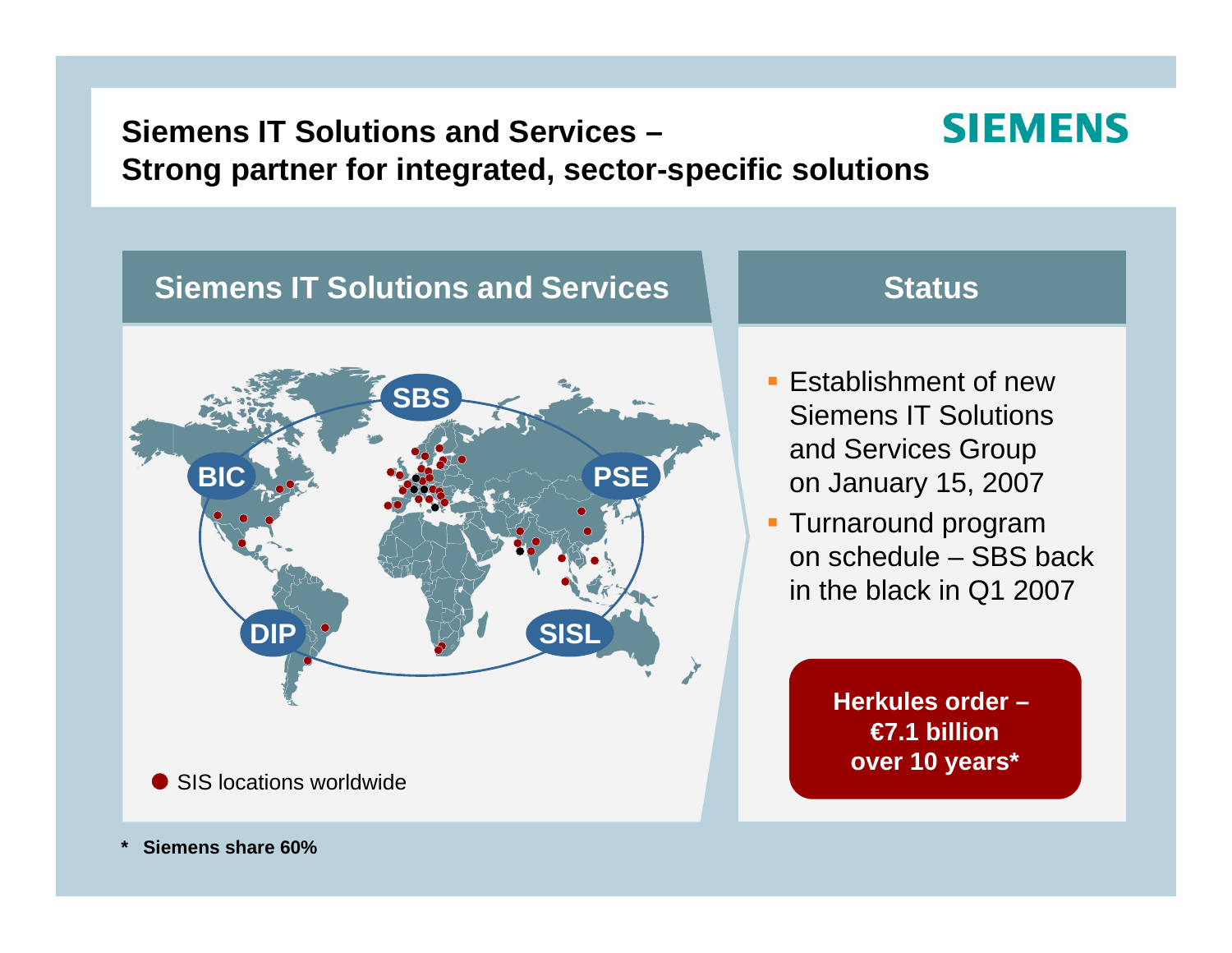#### **We have consistently increased our strengths**

| <b>Application fields</b>                                                | <b>Acquisitions</b>                        | <b>Market position</b>                      |
|--------------------------------------------------------------------------|--------------------------------------------|---------------------------------------------|
| <b>Energy &amp;</b><br><b>Environmental</b>                              | <b>USFilter</b> (May 2004)                 | $U.S. \# 1$                                 |
|                                                                          | <b>Bonus Energy (October 2004)</b>         | Worldwide #5<br>Offshore #1                 |
| care                                                                     | Flender (March 2005)                       | Industry & wind #1                          |
|                                                                          | <b>Robicon</b> (July 2005)                 | MV converters #1                            |
| <b>Automation &amp;</b><br>control,<br><b>Industrial &amp;</b><br>public | VA Tech (July 2005)                        | VAI #1<br>T&D #4                            |
|                                                                          | Wheelabrator (October 2005)                | U.S. leader in flue gas<br>desulphurization |
|                                                                          | Electrium (December 2005)                  | <b>UK#3</b>                                 |
| infrastructures                                                          | <b>Sustec</b> (May 2006)                   | Leader in fuel gasification                 |
|                                                                          | Kühnle, Kopp & Kausch (July 2006)          | Leader in DT <5MW                           |
| <b>Healthcare</b>                                                        | <b>CTI Molecular Imaging (March 2005)*</b> | #2                                          |
|                                                                          | <b>Diagnostic Products (April 2006)</b>    | $IVD$ overall $# 3$                         |
|                                                                          | <b>Bayer Diagnostics (June 2006)</b>       | Immunodiagnostics #2                        |

**\* Positron emission t omograph y (PET)**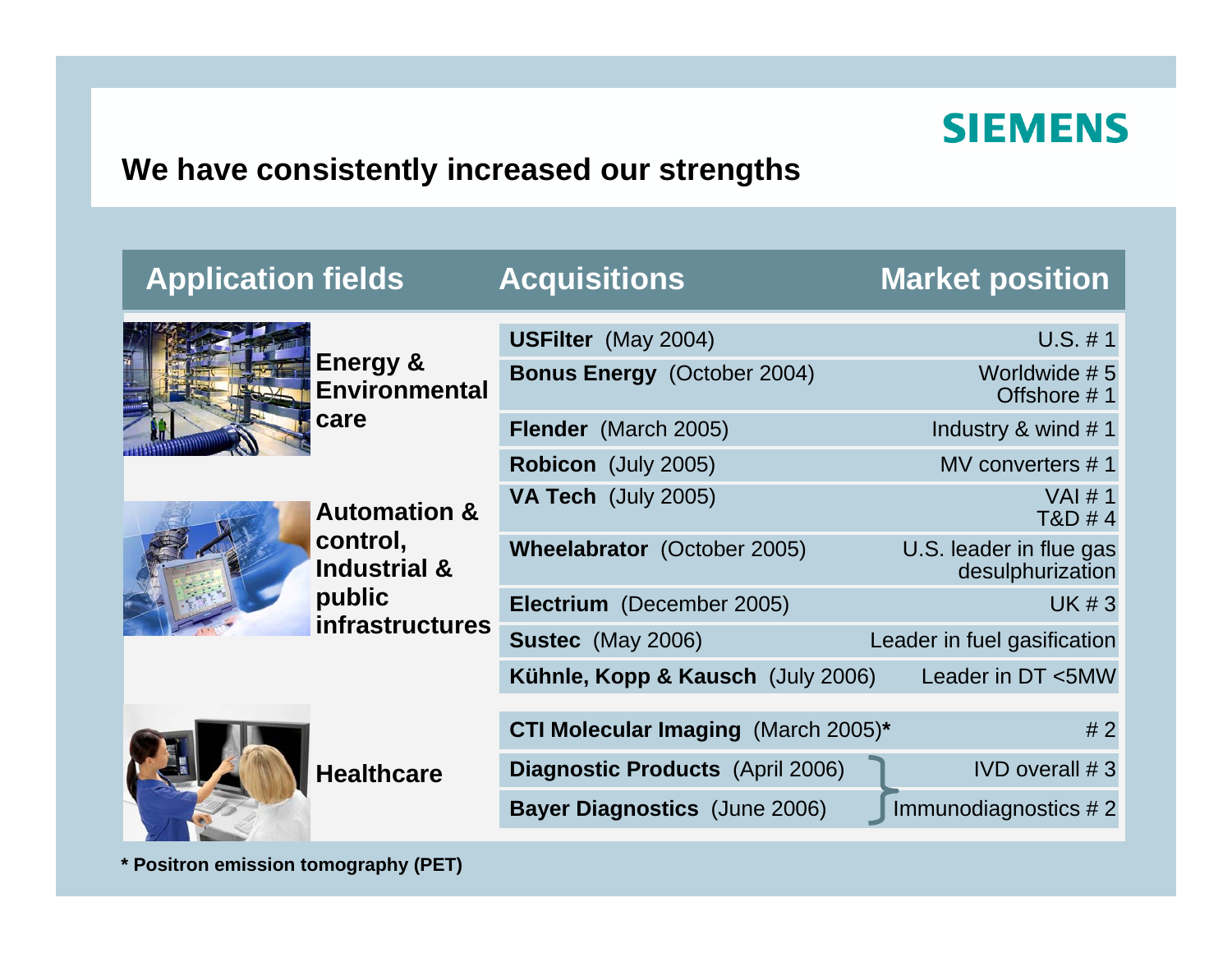#### **Eco-friendly power generation – Siemens has the solutions**

#### **SIEMENS**



#### **Efficient power generation**

Global leader in efficient combined cycle plants with world's most powerful gas turbine (H-frame tur bine)

#### **Clean power generation**

Fuel gasification (**Sustec**) Flue gas desulphurization (**Wheelabrator**) **Efficiency > 60%**

**Lowemissionpower plants**



#### **Renewable energies**

**Leader** in **offshore** win d farmsConstruction of Europe's largest **wind farm** **New orders in U.S. since 2005 1,400 MW**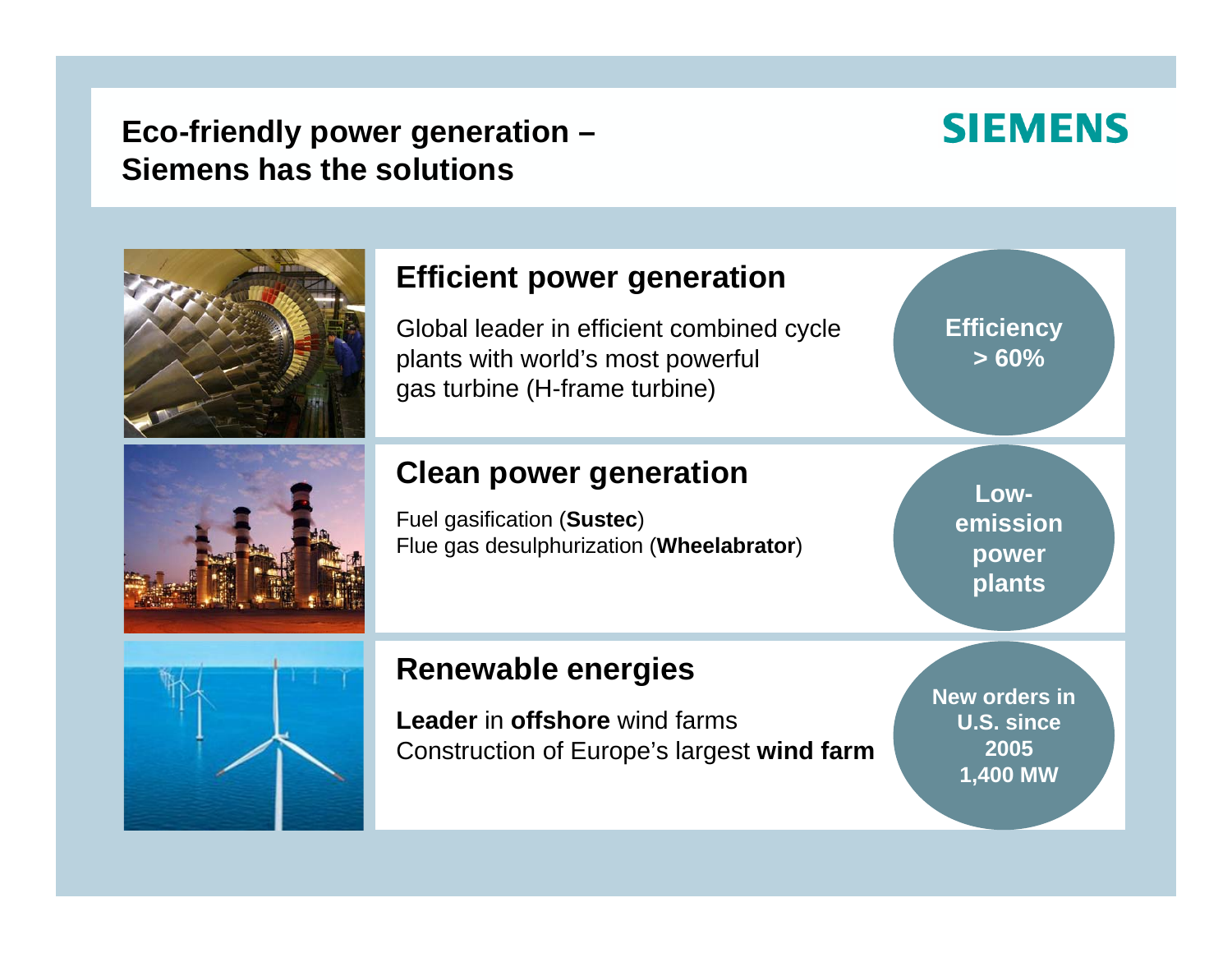

#### **World's first fully integrated diagnostics company**



**No. 2** in **immunodiagnostics**, strong **No. 3 position** in overall **IVD market**



**In-vitro diagnostics In-vivo diagnostics**

**Innovation leader, e.g. Somatom Definition** – World's first CT with **two imaging systems**

#### **Healthcare IT**



No. 1 in healthcare IT with **Soarian** and *syngo* clinical IT platforms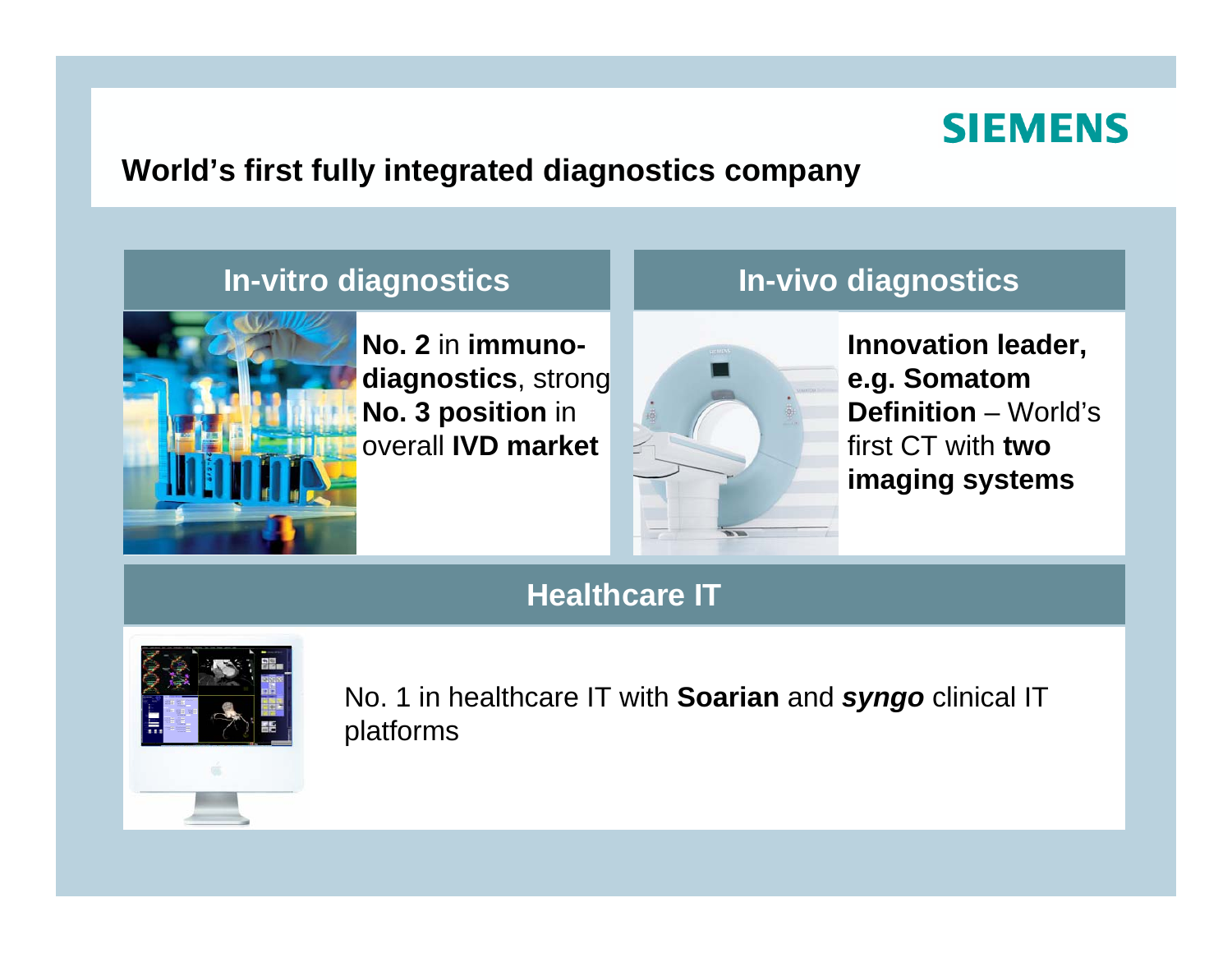#### **We are connecting the "Digital Factory" with the real manufacturing world**



**SIEMENS** 

| <b>UGS</b>                       | Ł<br><b>Siemens A&amp;D</b>          |
|----------------------------------|--------------------------------------|
| • Sales 2005: ~USD 1.2 bn        | • Global Market Leader in Industrial |
| $\blacksquare$ Workforce: >7,000 | Automation                           |
| • Leading Supplier of            | • Trendsetter in the area of Digital |
| <b>Industrial Software</b>       | Factory                              |
| (Product Lifecycle Management)   | • Comprehensive Portfolio in         |
| • Headquarter: Dallas / Texas    | <b>Automation Technology</b>         |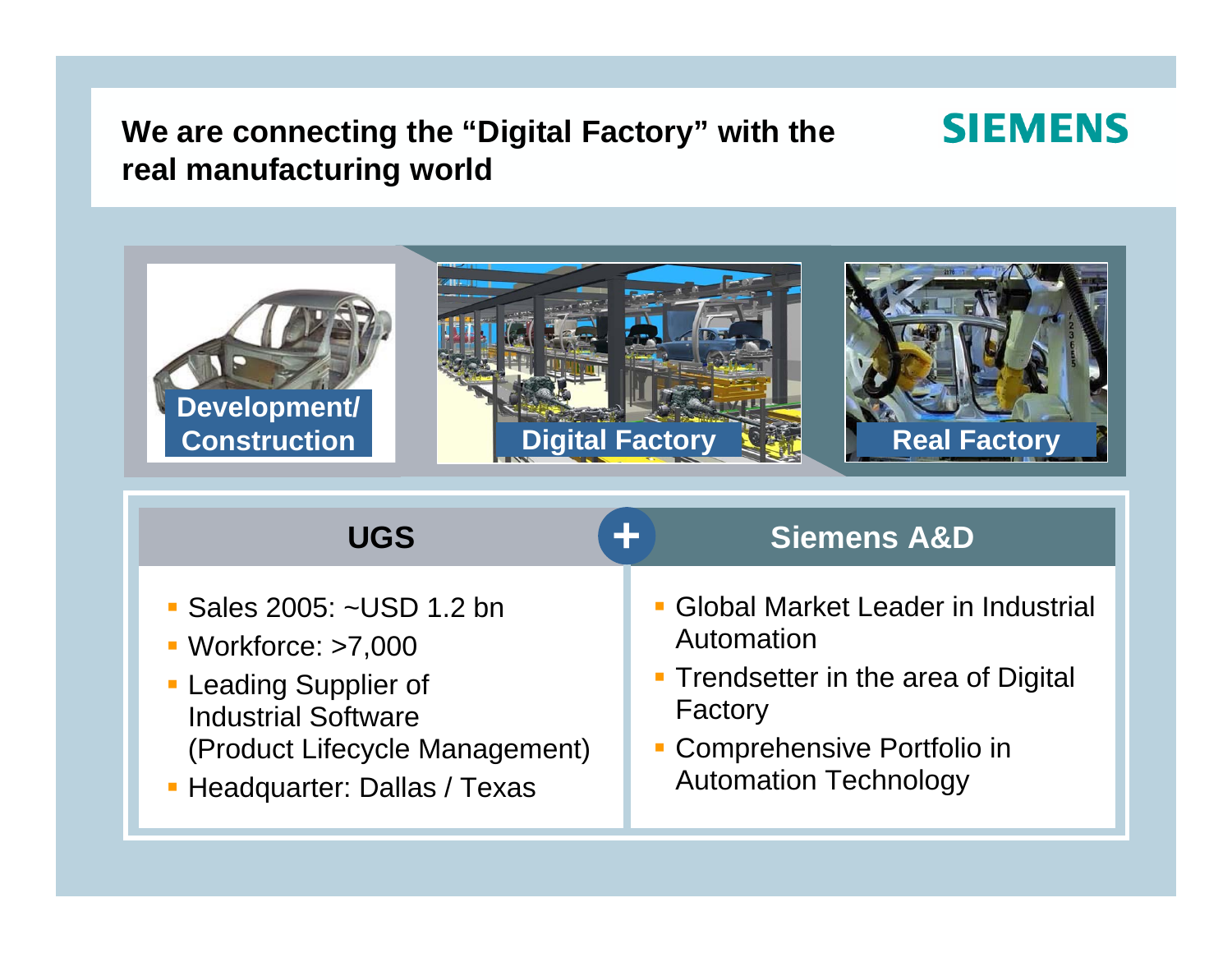#### **An IPO of SV offers excellent opportunities**

#### **Siemens automotive systems – Future trends and basic requirements A success story Zero emissionsEUR 10 billion global business<br>
<b>Average growth** of 10% a year<br>
(1989 - 2006)<br> **Target margins** reached every<br>
year since 2003 **s on** Car of the future **Alway + Investments** to further **strengthen Outstanding position** in high-П **technology** position **and regional**  growth automobile electronics sectorset-up

#### **intended IPO**

- Siemens as **majority shareholder**
- Excellent access to **capital markets**, sector specific **capital structure**
- П Creation of **acquisition currency**
- Realization of **full growth- and innovation potential**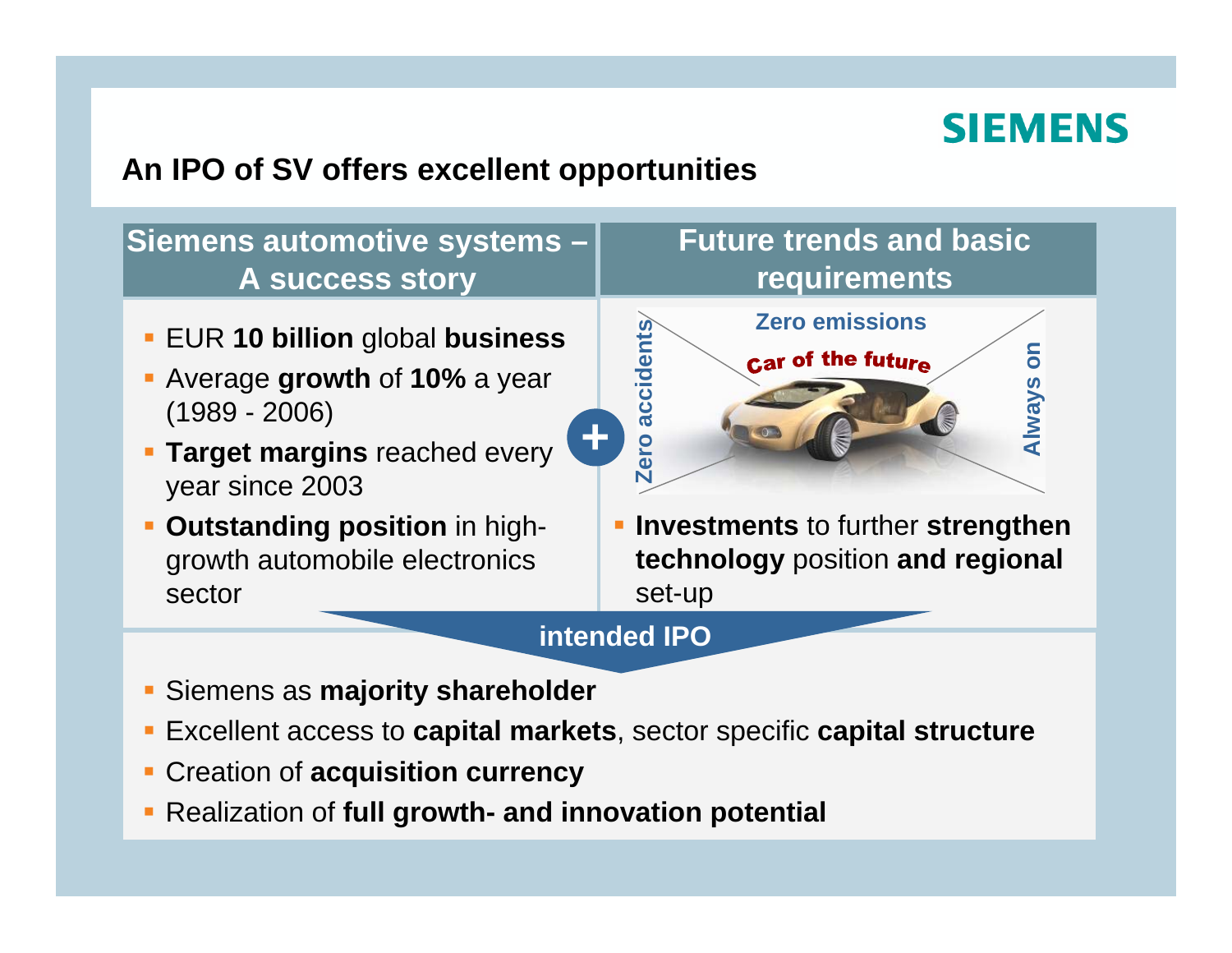#### **Reconciliations and definitions**

"Group profit from Operations" is reconciled to "Income before income taxes" of Operations under "Reconciliation to financial statements" on the table "Segment information". See "Financial Publications/Quarterly Reports, FY2007Q1, Financial Statements" at our Investor Relations website under [www.siemens.com](http://www.siemens.com/)

ROE (Return on equity) margin for SFS was calculated as SFS' income before income taxes divided by the allocated equity for SFS. Allocated equity for SFS as of September 30, 2006 was € 1,131 million.

The allocated equity for SFS is determined and influenced by the respective credit ratings of the rating agencies and by the expected size and quality of its portfolio of leasing and factoring assets and equity investments and is determined annually. This allocation is designed to cover the risks of the underlying business and is in line with common credit risk management banking standards. The actual risk profile of the SFS portfolio is monitored and controlled monthly and is evaluated against the allocated equity.